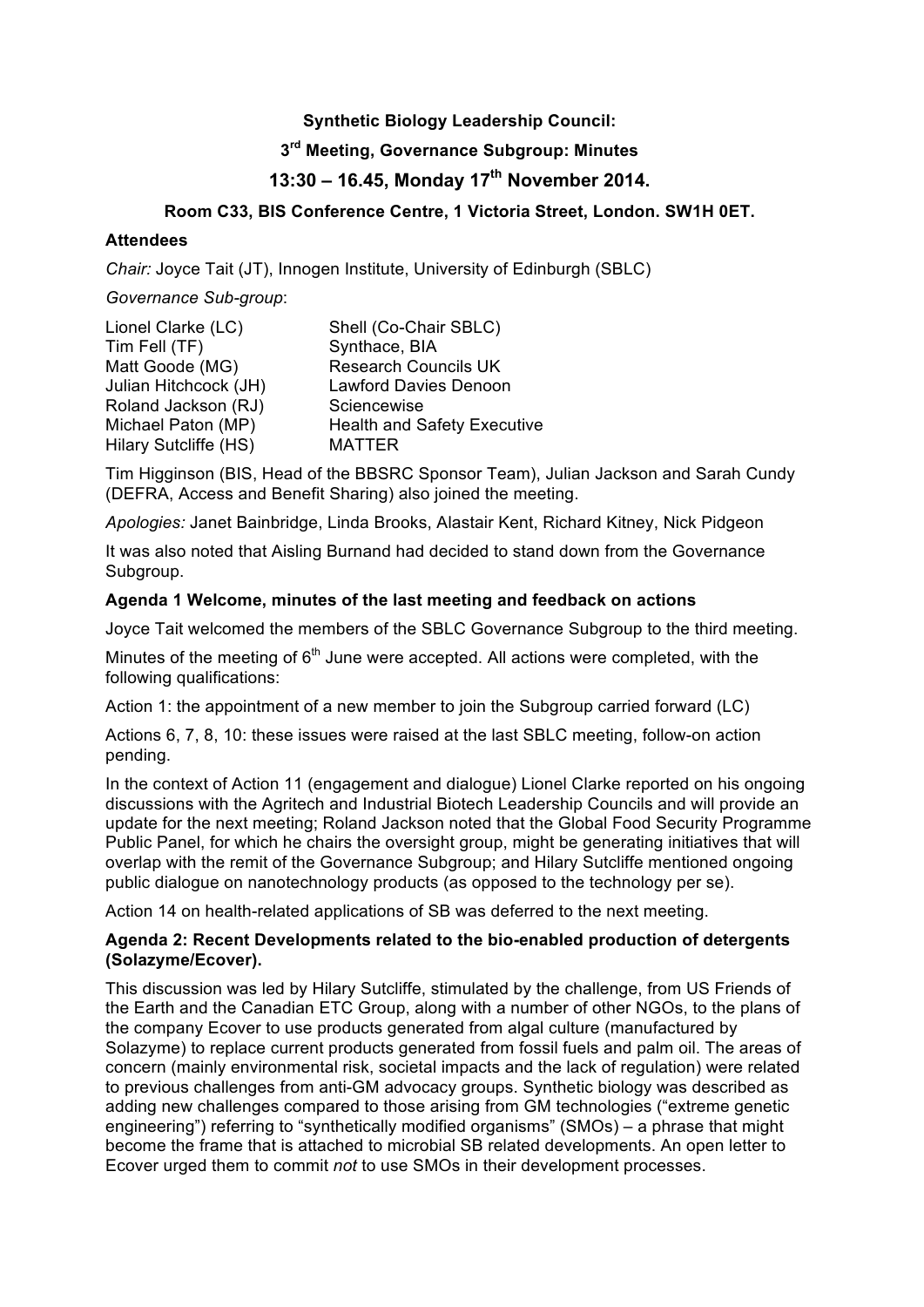Two initiatives were described that have arisen from this challenge:

1. Forum for the Future (FFF) are collaborating with BBSRC to map the stakeholders and the issues arising from SB developments raising the question "Is there a role for this technology in a sustainable world?" "What would need to be true for that to be the case?" They are hoping to produce guidelines to help stakeholders make their own decisions based on informed standpoints. The transparency of the process is presumed to make it acceptable.

FFF are being paid by Ecover, but the largest amount of cash for this initiative (to Friends of the Earth (England, Wales and Northern Ireland) (FoE EWNI)) is coming from BBSRC (~£50K) as part of a collaborative approach, rather than a tendered contract. The outcome will be branded under FFF and FoE, in collaboration with BBSRC.

The extent to which this process is expected to deliver outcomes that are generally applicable to companies working in this area is still 'work in progress' but the guidelines that emerge from this process could be seen to be applicable to industrial biotechnology companies in general.

Regarding the potential for consensus to emerge from this process, outcomes are expected to be quite high level. Demands for a moratorium on SB research are seen as a deal-breaker.

A question was raised on the role of FoE, as an organisation that takes a critical role on many environmental issues, potentially leading to the outcome of the project being seen as biased in that direction. However, robust governance processes, including openness and transparency, were seen to be in place so as to allow all parties to sign up to the outcome.

2. Solazyme, based in California, have hired Robertsbridge, a consultancy also with links through its senior members to FoE, to advise them on how they as a company can operate sustainably. They are also working with FoE (US) and ETC.

An important question to arise from these events is whether, if Ecover and Solazyme had undertaken more thorough stakeholder engagement before announcing their plans, they could have avoided this challenge. However, the business community is now much more prepared for this kind of challenge.

Discussion of this item included the EC Opinion on the definition of SB, in the context of moving towards regulation of SB - "SB is the application of science, technology and engineering to facilitate the design, manufacture and/or modification of genetic materials in living organisms". This excludes organisms that are not capable of replication. The concern is how that slots into everything else and the breadth of the definition in the absence of current regulatory decisions on SB. Two other EU Opinions will cover risk assessment and research priority areas.

The non-participation of some NGOs in the Solazyme process is related to Solazyme's lack of willingness to consider a moratorium on SB related developments. ETC and 30+ other NGOs are proposing a moratorium on the use of SB until regulation is in place. This is in comparison to the FFF process which is not taking an initial position on this question. (The discussion at this point reflected uncertainty over whether the proposed moratorium related only to the release of organisms or to the further development of such organisms for contained use.)

One of the points that inflamed the issue from the point of view of the NGOs involved was the use of the word "natural" in the context of synthetic biology. It was seen as important to develop effective regulatory processes that are effective but 'light touch' to incentivise innovation but that don't drive people underground. However, this issue is not primarily about regulation (given that the product is regulated and has passed all relevant regulatory hurdles). The main points are about purposes, definitions and descriptions.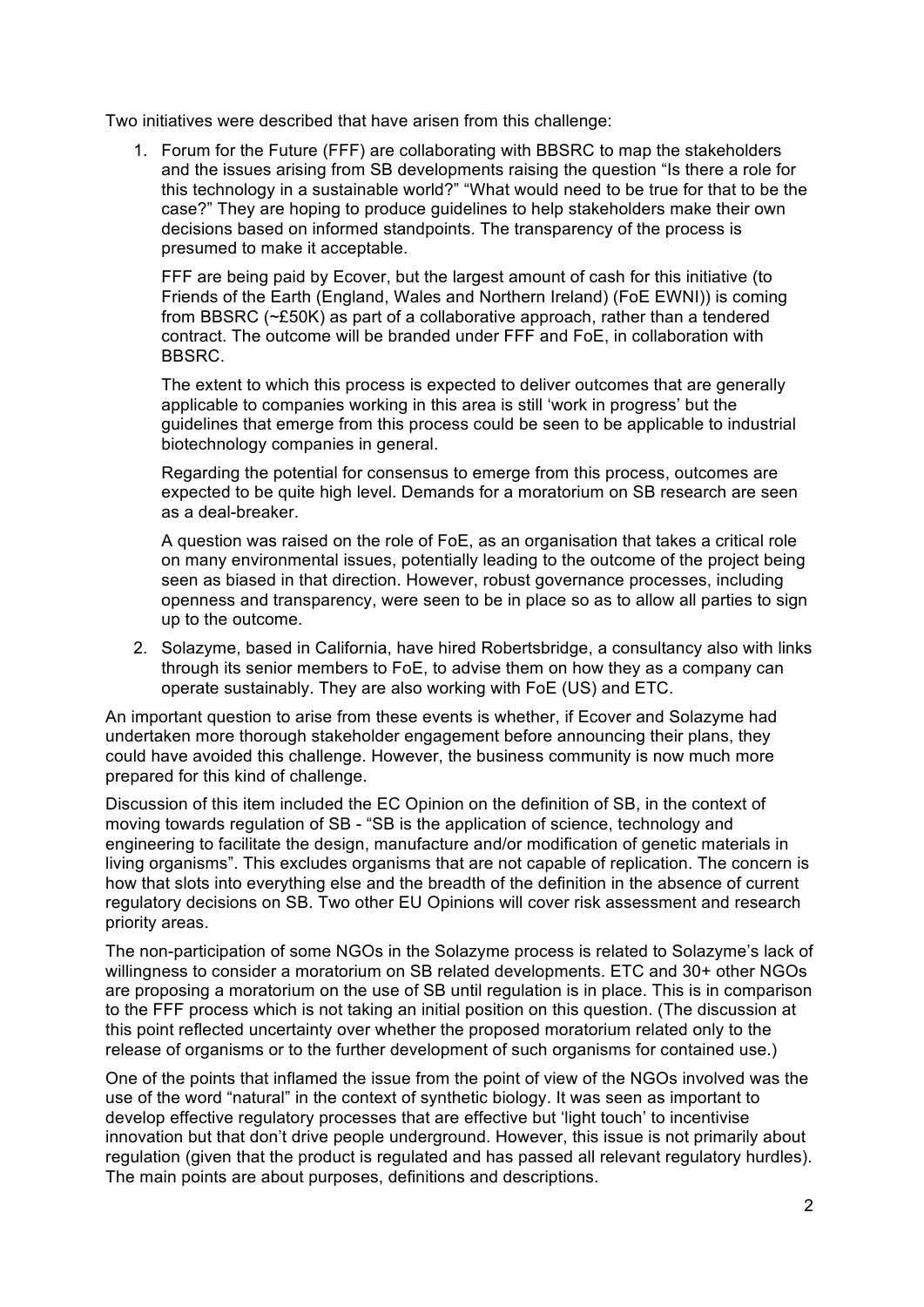There is a need for a more generic, proactive approach than we have in place at the moment, linked to initiatives on Responsible Research and Innovation.

Subgroup members were encouraged to contribute independently to shaping the conduct and outcomes of these initiatives where they felt able to do so.

Action 1. The voice of the Governance Subgroup as a whole was seen as relevant to this discussion and we should be involved in some way as an important voice in oversight of the process to contribute of maintaining overall balance. We should have the possibility to see and comment on interim reports and we should have an opportunity to comment on reports and processes at the end of the stakeholder mapping exercise. (Timing Spring 2015)

#### **Action DEFRA and BIS**

**Action 2.** We should have further discussions in the Subgroup on the 'description' of SB and what it covers and how it might then be used.

## **Action Julian Hitchcock**

#### **Agenda 3. Update on Convention on Biological Diversity related discussions and the UK government position at the meeting in South Korea in October.**

Sarah Cundy, Julian Jackson and Martin Cannell updated Governance Subgroup members on the proceedings of latest CBD SBSTTA meeting in June and the following COPMOP meeting in Korea in October.

**Martin Cannell** described the processes in the run-up to the SBSTTA 18 meeting in June, arising from the 2012 CBD meeting where a request was tabled to gather evidence on whether SB should be considered as a 'new and emerging issue'. In Sept. 2013, 2 consultation documents were produced covering (i) the potential impacts of SB on conservation and biodiversity and (ii) gaps and overlaps with existing provisions of CBD. Based on a UK consultation organised by DEFRA, a UK response was submitted to these two documents, centred on the lack of balance relating to risks and benefits, over-reliance on non-peer reviewed literature and failure to consider existing regulations that would apply to SB-related products. Reference was made in the UK response to the comments from the SBLC.

In April 2014, redrafted information documents were published along with a summary document intended for use as a pre-SBSTTA meeting at the Montreal meeting in June 2014, including recommendations for the COP, some of which were quite prescriptive with reference to regulatory aspects, expressed in a way that didn't give confidence in the understanding of the risk assessment process. Useful comments were received from the Governance Subgroup that were used in the deliberations. DEFRA's intentions were to ensure that any recommendations that came out of the Montreal meeting would be based on sound evidence, subject to rigorous scrutiny and show scientific credibility, recommendations would be pragmatic and proportionate and related to clearly identified risks to humans or the environment, and consistent with existing regulatory frameworks, avoiding recommendations that would present unnecessary burdens on innovation and growth.

Views at the SBSTTA meeting were divided: (i) that existing risks are low, existing regulations are sufficient, but there is a need for more information and better understanding (including the UK position and to a large extent the EU); (ii) emphasising the precautionary principle and the need for new risk assessment methodologies, including setting up an international regulatory framework before any further work continued and pushing for a moratorium on SB.

During 'Contact Groups' views put forward included: state of knowledge of risks and benefits; adequacy of existing regulations. SB was described as 'of high relevance' rather than being 'a new and emerging issue', with implications for what CBD is allowed to pick up on, i.e. it is not yet agreed whether SB is a new and emerging issue, and therefore whether CBD has competence to look at this issue. Most of the text of the report from the SBSTTA meeting was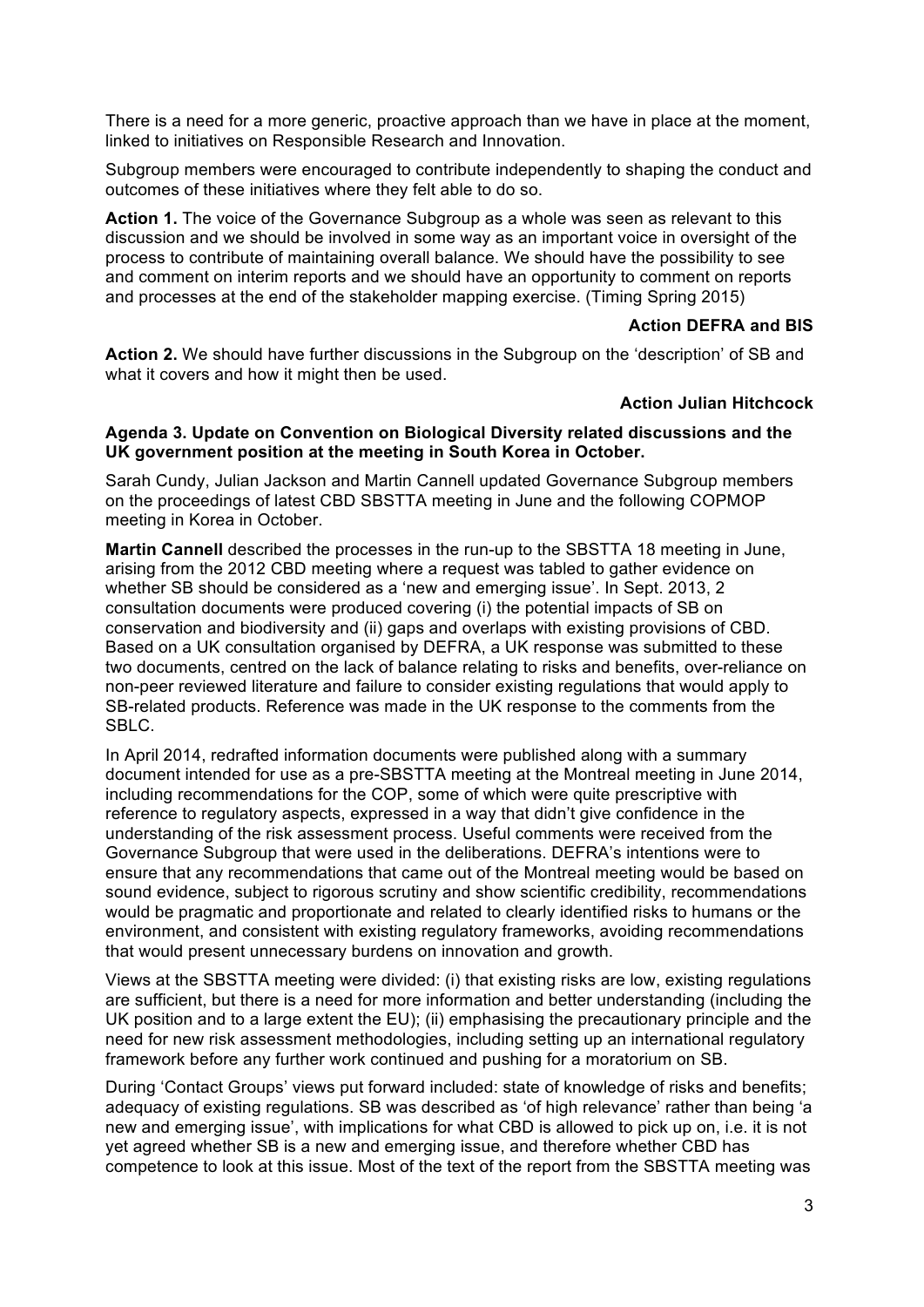in square brackets indicating that the parties could not come to an agreement. Progress was made on peer review and setting up an online expert forum.

**Sarah Cundy** then described the process at the CBD meeting in Korea. The extent of disagreement underlying the SBSTTA text from the Montreal meeting made it difficult to make progress. Unlike SBSTTA where EU members speak independently, at CBD meetings the EU speak with one voice. The EU position was that the current regulations on GM crop developments capture everything coming out from SB and we should not be imposing a moratorium.

Key aspects included:

- there will be no moratorium on SB and there was no agreement that there should be further international regulation, despite strong urging by some Parties to commit to a new regulatory regime.
- the recognition that most countries will have a risk assessment process in place, set out at a national, regional or international level;
- field trials will continue to be allowed provided a risk assessment has been carried out (in the EU context 'risk assessment' does not include socio-economic aspects);
- capacity building was recognised as important, particularly in developing national risk assessment processes

Most of the discussion was about moving beyond the current impasse to enable an agreed position to be reached in future. An open participation online forum is to be set up, limited to a 2 year period. An Ad Hoc Technical Expert Group (AHTEC) will also be set up with 5 – 8 representatives from each of the UN blocs plus a similar number of observers. An Annex to the decision sets out the remit of this group: differences between GM and SB; the extent to which current regulation covers SB; what risk assessment/management processes are in place particularly under the Cartagena Protocol and how those might apply to SB.

On the question of how the Governance Subgroup can collaborate most successfully in that process, Online Forum is a useful thing to be involved in, provided it is well moderated. Sensible pragmatic views can help to shape what comes out of the process. Our input into these discussions could be useful in shaping the paper that will go to the next CBD COP meeting. While the CBD COP meeting will make changes, the paper itself will be very influential in the outcome. We should have another discussion on this at a later meeting.

**Action 3.** The nature of the active role we could play in this process to be discussed at the next Governance Subgroup meeting.

## **Action Joyce Tait**

The important role played by NGOs in submitting comments and reports to these UN processes, was discussed. Encouraging a broader range of views to be contributed to the process would be helpful, but will not be enough to overcome the problem. The lack of an industry presence at these meetings is problematic but it can be an uncomfortable position to be representing industry at these meetings.

**Action 4**. The Governance Subgroup to consider what might be an appropriate and reasonable outcome from this process for SB as a contribution to DEFRA thinking, potentially funded by BIS and the UK Research Councils. A set of bullet points to be prepared to be circulated to the Governance Subgroup as a stimulus for further discussion.

#### **Action Lionel Clarke and Joyce Tait**

The fact that the Governance Subgroup and the SBLC are not seen as representative of civil society was noted as potentially problematic. We need to find ways to engage representatives from a broad range of civil society in these processes.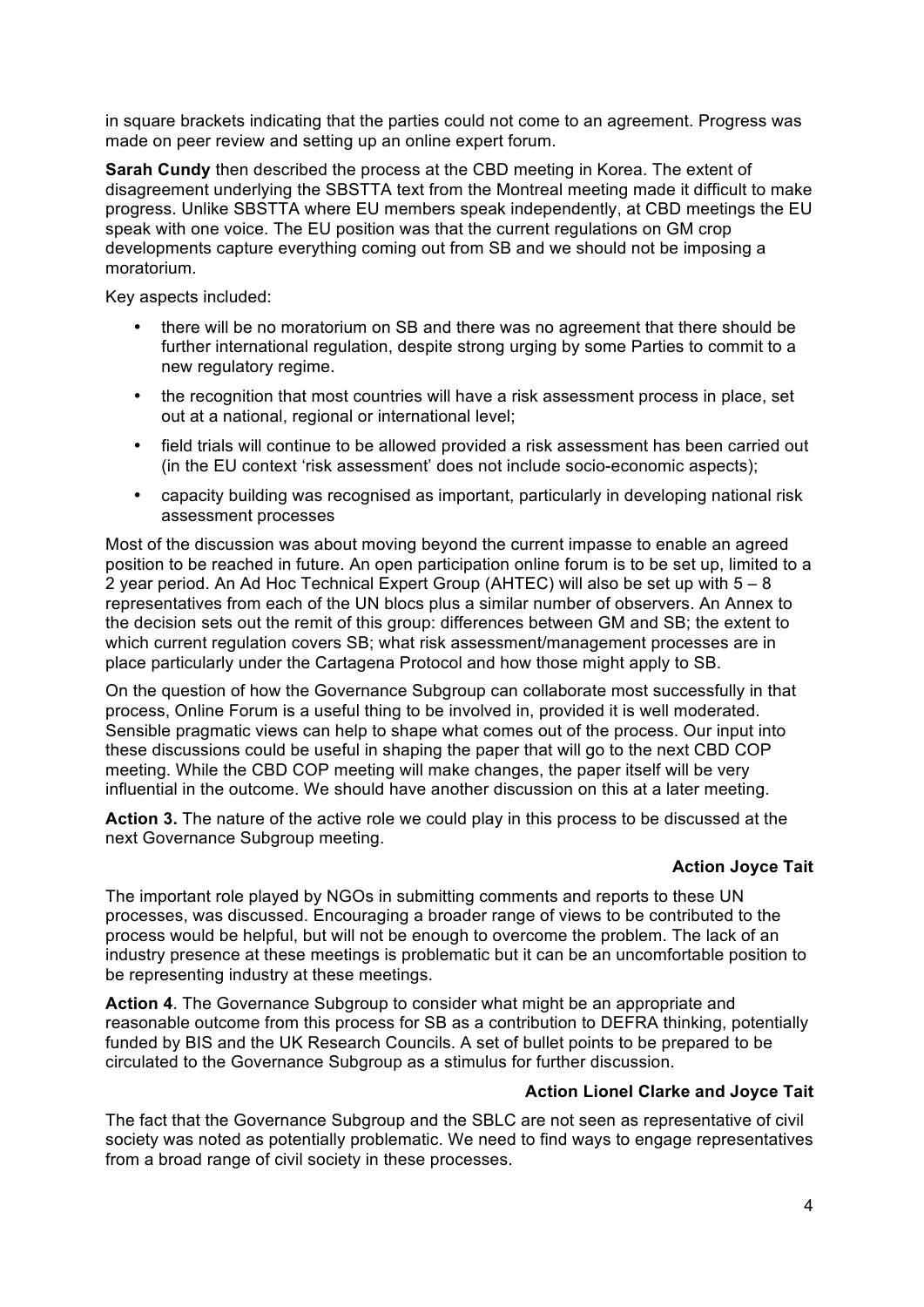**Action 5.** It was also seen as useful to have a list of all the people involved in these questions, across Government, so that we can know where best to address specific questions or observations.

# **Action BIS**

We were reminded that this is just the start of a potentially very long process.

**Julian Jackson** also updated the Subgroup on progress in discussions at the CBD meeting in Korea on the Nagoya Protocol, particularly Article 10. Most of the language that the UK had taken to previous meetings had been adopted. Discussions were mainly about the entry into force of the new protocol. Detailed discussions on the Global Multilateral Benefit Sharing Mechanism were deferred. However, the Clearing House mechanism was agreed so that regulators will know when something is in scope. This will be the benchmark in the UK for knowing when and where something has to be enforced. This will also be the tool to communicate where you have to go to get your prior informed consent etc., and a repository for the internationally recognised certificate for compliance, which will follow a genetic resource around so that regulators can recognise that this is a bona fide genetic resource.

Fears that discussions could develop in different directions did not materialise. It was confirmed that, generally, the UK/EU position is that sequence data are not included under Nagoya, unless it is specifically mentioned in the Mutually Agreed Terms. Something that is publicly available already will not be caught by the Protocol. For new data generated in future, countries that are Parties to the Protocol may decide to regulate sequence data under their national regimes and this could be included in the Mutually Agreed Terms (which are negotiated contracts between users and providers).

# **AOB**

Mike Paton updated the Subgroup on the Scientific Advisory Committee for Genetic Modification (SACGM) role in discussing the safety of particular constructs and organisms rather than products. Two items on the agenda of the last meeting of the SACGM related to SB:

- (i) Following the EU decision on the definition of SB, the next stage is to look at risk assessment, the discussion focused on the types of SB application that might challenge risk assessment. Examples included minimal genomes, gene driving (driving inherited characteristics through a population), and a medical application involving bacteriophage as an alternative to antibiotic treatment. These did raise issues for risk assessment, for example the ability of phage to evolve continuously to overcome the resistance of the bacteria that they infect. However, these tend to be the exceptions.
- (ii) When things are very safe, how can we use the mechanism within the EU regulation for recognising that fact. A list of safe organisms can be included in an Annex, justifying through risk assessment that these organisms don't present any risk to people or the environment. Since the regulations were brought in in 2000 this Annex has not yet been populated. The arsenic biosensor currently going through the regulations (Bacillus subtilis) has FDA approval for use as a probiotic and is being modified to make it even safer. SACGM is looking at how much information would have to be included in a proposal to the EC and the committees that report to them in order to get onto the Annex. The danger is that the amount of information required is so great that it sets a precedent that no other organism will be able to meet.

**Action 6** Mike Paton offered to circulate the minutes of the committee meeting when they are produced.

#### **Action Mike Paton**